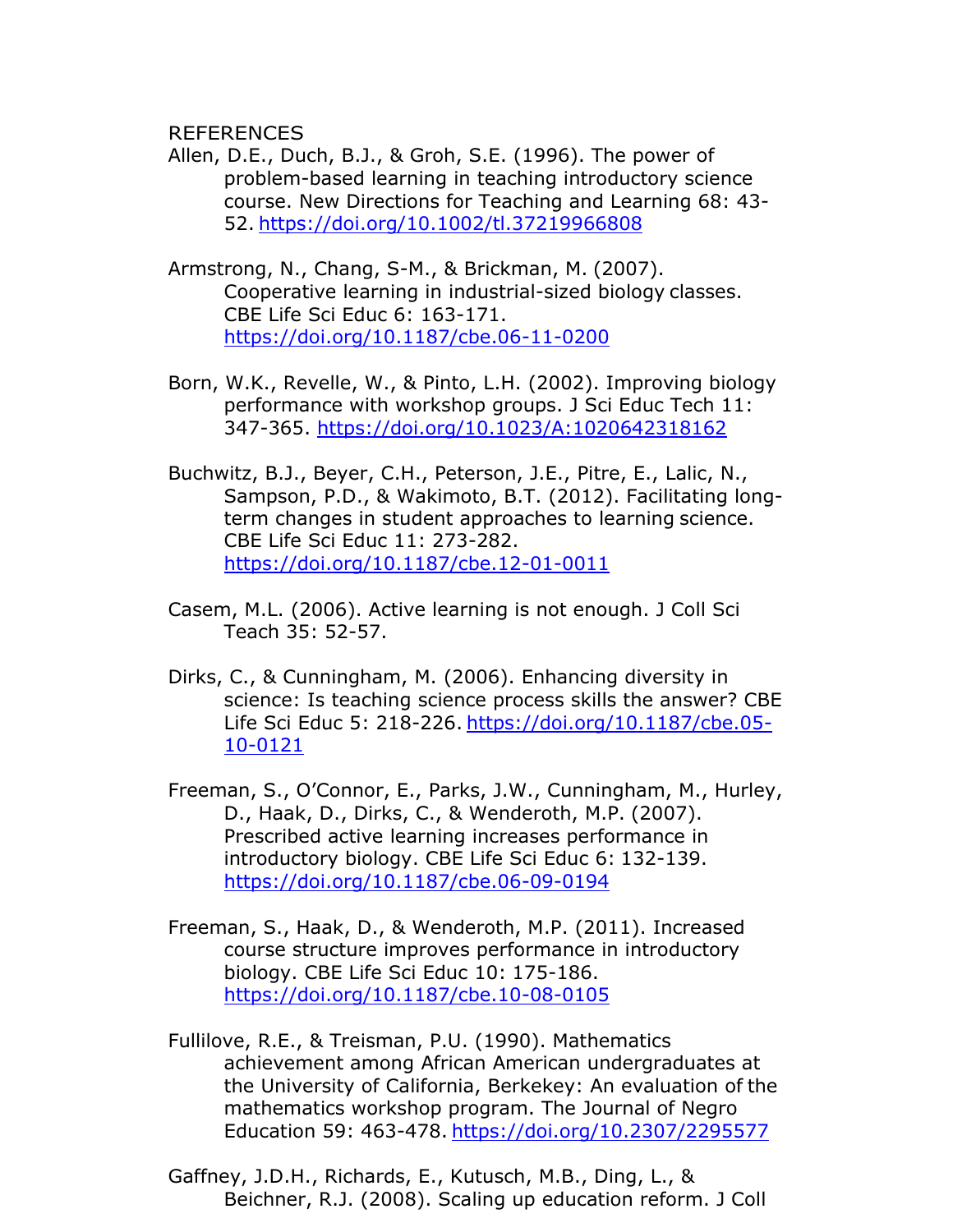Sci Teach 37(5): 48-53.

- Gafney, L., & Varma-Nelson, P. (2008). Peer-led team learning. Evaluation, dissemination, and institutionalization of a college level initiative. Innovations in Science Education and Technology 16 (Ed. Cohen, K). Springer Science. <https://doi.org/10.1007/978-1-4020-6186-8>
- Haak, D.C., HilleRisLambers, J., Pitre, E., & Freeman, S. (2011). Increased structure and active learning reduce the achievement gap in introductory biology. Science 332: 1213-1216. <https://doi.org/10.1126/science.1204820>
- Handelsman, J., Ebert-May, D., Beichner, R., Bruns, P., Chang, A., DeHaan, R., Gentile, J., Lauffer, S., Stewart, J., Tilghman, S.M., & Wood, W.B. (2004). Scientific Teaching. Science 304: 521-522. <https://doi.org/10.1126/science.1096022>
- Herried, C.F. (1994) Case studies in science- a novel method of science education. J Coll Sci Teach 23: 221-229.
- Hockings, S.C., DeNagelis, K.J., & Frey, R.F. (2008). Peer-led team learning in general chemistry: Implementation and evaluation. J Chem Educ 85: 990-996. <https://doi.org/10.1021/ed085p990>
- Knight, J.K., & Wood, W..B (2005). Teaching more by lecturing less. CBE Life Sci Educ 4: 298-310. <https://doi.org/10.1187/05-06-0082>
- Matusi, J., Liu, R., & Kane, C. (2003). Evaluating a science diversity program at UC Berkeley: More questions than answers. CBE Life Sci Educ 2: 117-121. <https://doi.org/10.1187/cbe.02-10-0050>
- National Academies of Sciences. 2011. *Expanding Underrepresented Minority Representation: America's Science and Technology Talent at the Crossroads*. Washington, DC: The National Academies Press.
- National Science Foundation, National Center for Science and Engineering Statistics. 2013. *Women, Minorities and Persons with Disabilities in Science and Engineering*, 2013. Special Report NSF 13-304. Arlington, VA. Available at [http://www.nsf.gov/statistics/wmpd/.](http://www.nsf.gov/statistics/wmpd/)

Nelson, D.J. & Brammer, C.N. (2010). A National Analysis of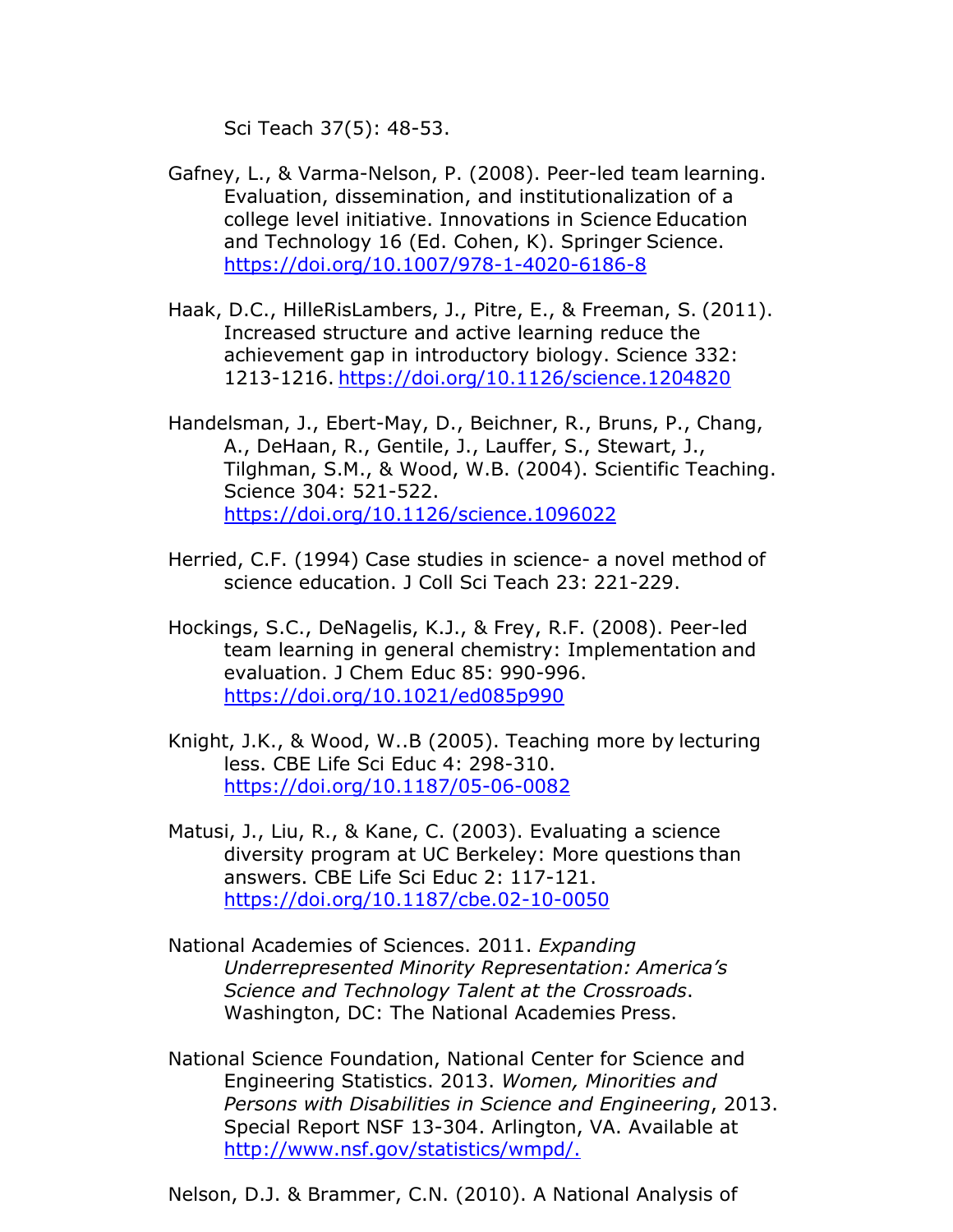Minorities in Science and Engineering Faculties at Research Universities. 2<sup>nd</sup> Edition. [http://faculty](http://faculty-/)staff.ou.edu/N/Donna.J.Nelson-1/diversity/Faculty\_Tables\_FY07/07Report.pdf *(accessed December 3, 2013).*

- New Mexico State Universtiy Fall 2012, 2004, 2013 Factbooks. [\(http://oia.nmsu.edu/data-reports/oiareports/factbooks/\)](http://oia.nmsu.edu/data-reports/oiareports/factbooks/)) (accessed July 19, 2014).
- Otero, V., Finkelstein, N., McCray, R., & Pollock, S. (2006). Who is responsible for preparing science teachers? Science 313: 445-446. <https://doi.org/10.1126/science.1129648>
- PCAST STEM Undergraduate Education Working Group, Gates SJ, Handelsman J, Lepage GP, Mirkin C. (co-chairs) (2012). Engage to Excel: Producing one million additional college graduates with degrees in science, technology, engineering and mathematics. President's Council of Advisors on Science and Technology. <http://www.whitehouse.gov/sites/default/files/microsites/o> stp/pcast-engage-to-excel-final\_feb.pdf (accessed December 3, 2013).
- Preszler, R. (2009). Replacing lecture with peer-led workshops improves student learning. CBE Life Sci Educ. 8:182-192. <https://doi.org/10.1187/cbe.09-01-0002>
- Preszler, R., Dawe, A., Shuster, C., & Shuster M. (2007). Clickers: assessing their effects on student attitudes and student learning in biology lectures. CBE Life Sci Educ. 6:29-41. <https://doi.org/10.1187/cbe.06-09-0190>
- Rath, K.A., Peterfreund, A.R., Xenos, S.P., Bayliss, F., & Carnal, N. (2007). Supplemental instruction in introductory biology I: Enhancing the performance and retention of underrepresented minority students. CBE Life Sci Educ 6: 203-216. <https://doi.org/10.1187/cbe.06-10-0198>
- Smith, A.C., Stewart, R., Shields, P., Hayes-Klosteridis, J., Robinson, P., & Yuan, R. (2005). Introductory biology course: A framework to support active leaning in large enrollment introductory science courses. CBE Life Sci Educ 4: 143-156. <https://doi.org/10.1187/cbe.04-08-0048>
- Stanger-Hall, K.F., Lang, S., & Maas, M. (2010). Facilitating learning in large lecture classes: Testing the "Teaching Team" approach to peer learning. CBE Life Sci Educ 9: